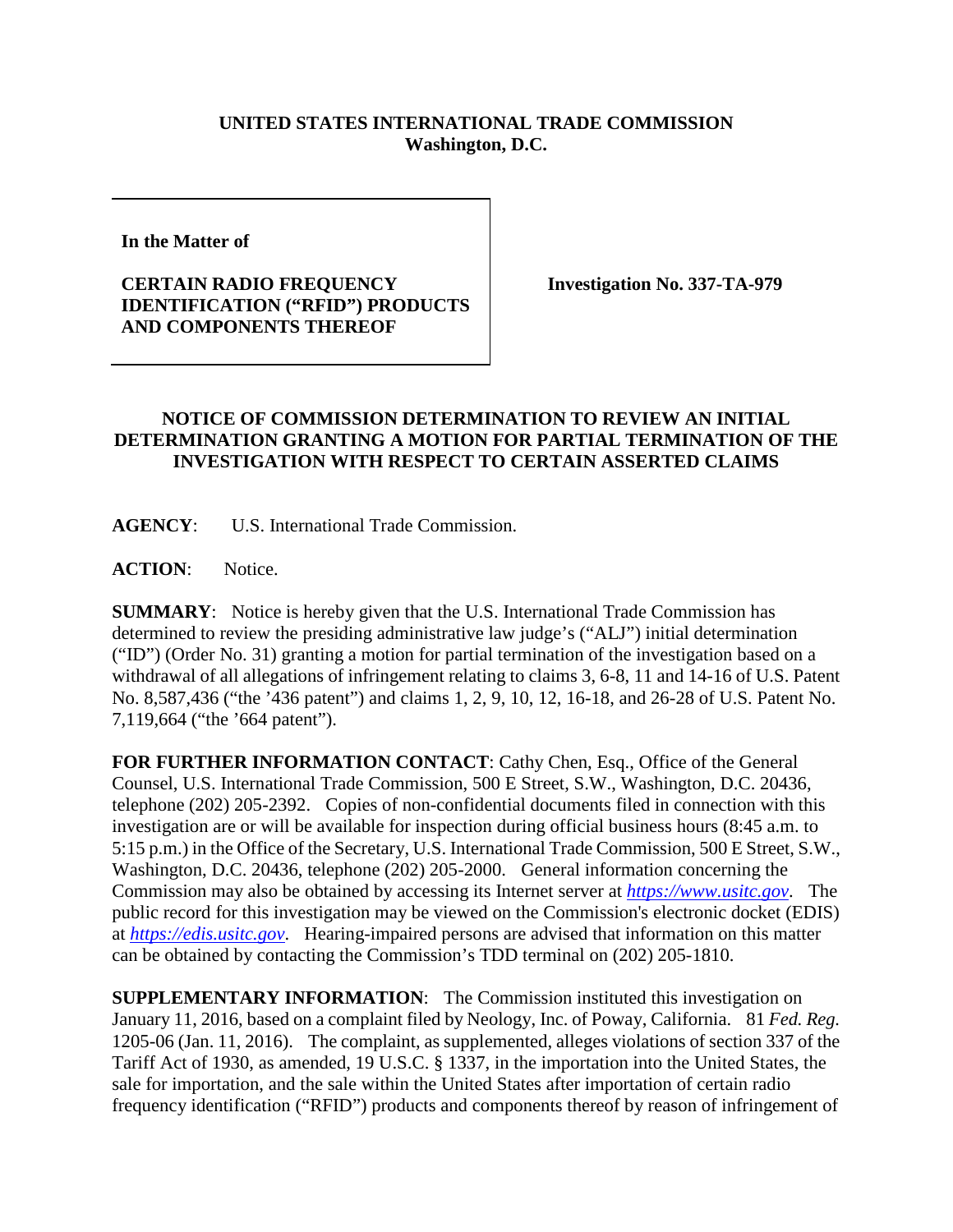certain claims of U.S. Patent No. 8,325,044; the '436 patent; and the '664 patent. The complaint further alleges that an industry in the United States exists as required by 19 U.S.C. § 1337(a)(2). The notice of investigation named eight respondents. The Office of Unfair Import Investigations is a party in this investigation.

On August 12, 2016, pursuant to Commission Rule 210.21(a)(1), Neology filed an unopposed motion seeking partial termination of the investigation based on withdrawal of all allegations relating to claims 3, 6-8, 11 and 14-16 of the '436 patent and claims 1, 2, 9, 10, 12, 16-18, and 26-28 of the '664 patent. Order No. 31 at 1. The ALJ granted Neology's motion on August 15, 2016. Order No. 31 (Aug. 15, 2016). The ALJ found no extraordinary circumstances preventing Neology's partial termination of the investigation based on withdrawal of all allegations relating to the claims at issue in the motion. *Id*. at 2. No petition for review of the subject ID was filed.

The Commission has determined to review the subject ID. A motion for termination of an investigation based on withdrawal of the complaint must comply with Commission Rule  $210.21(a)(1)$ . That Rule requires that the motion "contain a statement that there are no agreements, written or oral, express or implied between the parties concerning the subject matter of the investigation, or if there are any agreements concerning the subject matter of the investigation, all such agreements shall be identified, and if written, a copy shall be filed with the Commission along with the motion." 19 C.F.R.  $\S 210.21(a)(1)$ . Neology's motion fails to meet this requirement.

Neology is directed to file a submission with the Commission that supplements its motion and complies with the above-cited provision of Commission Rule 210.21(a)(1). Neology's supplemental submission to the Commission must be filed by September 29, 2016. Any responses to Neology's submission must be filed by October 7, 2016.

Persons filing written submissions must file the original document electronically on or before the deadlines stated above and submit 8 true paper copies to the Office of the Secretary by noon the next day pursuant to Commission Rule 210.4(f), 19 C.F.R. 210.4(f). Submissions should refer to the investigation number ("Inv. No. 979") in a prominent place on the cover page and/or the first page. (*See* Handbook for Electronic Filing Procedures, *https://www.usitc.gov/secretary/fed\_reg\_notices/rules/handbook\_on\_electronic\_ filing.pdf*). Persons with questions regarding filing should contact the Secretary, (202) 205-2000.

Any person desiring to submit a document to the Commission in confidence must request confidential treatment. All such requests should be directed to the Secretary to the Commission and must include a full statement of the reasons why the Commission should grant such treatment. *See* 19 C.F.R. § 201.6. Documents for which confidential treatment by the Commission is properly sought will be treated accordingly. All information, including confidential business information and documents for which confidential treatment is properly sought, submitted to the Commission for purposes of this Investigation may be disclosed to and used: (i) by the Commission, its employees and Offices, and contract personnel (a) for developing or maintaining the records of this or a related proceeding, or (b) in internal investigations, audits,